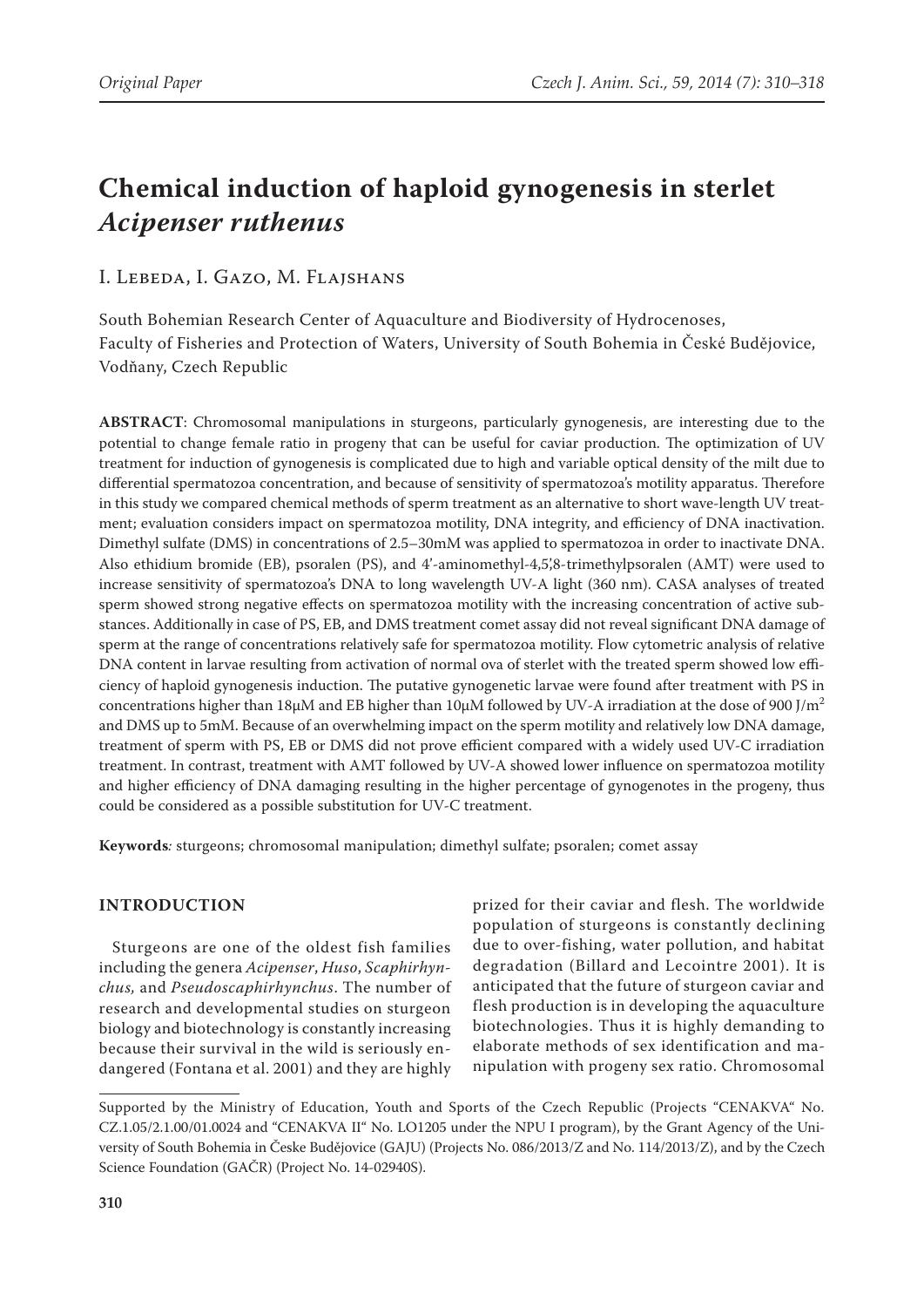manipulation methods, particularly gynogenesis, can be used for changing the female ratio in sturgeon progeny. Despite quite contradictory results of sturgeon sex determination system assessment, female heterogamety is commonly accepted (Keyvanshookoh and Gharaei 2010). In accordance with this hypothesis, high percentage of females in gynogenetic progeny was shown in a number of sturgeon species: *Acipenser transmontanus* 82% (Van Eenennaam 1999), *Acipenser baerii* 81% (Fopp-Bayat 2010), *Polyodon spathula* 80% (Shelton and Mims 2012), bester 70–80% (Omoto et al. 2005), *Acipenser brevirostrum* 65% (Flynn et al. 2006). Furthermore, the other applications of gynogenesis are related to the interesting ploidy level system of sturgeon and its evolution. Due to high homozygosity of gynogenetic progeny, it can be useful in genetic research and selection.

The processes of gynogenesis induction consist of two main steps – the inactivation of paternal DNA in sperm and the restoration of zygote's diploidy. Inactivation of genetic information in spermatozoa for activation of eggs is a critical step for gynogenetic induction protocol. The second step is quite similar to a triploidization method and represents an application of a shock to induce retention of the 2nd meiotic polar body (Fopp-Bayat et al. 2007). The most common way to inactivate DNA in spermatozoa is to irradiate them with UV, but a study on the influence of UV irradiation on motility of sturgeon spermatozoa showed high sensitivity of the motility apparatus to UV light (Recoubratsky et al. 2003; Dietrich et al. 2005). Furthermore, optimization of the UV treatment is complicated due to high optical density of sperm and significant difference in sperm density among individual males (Christensen and Tiersch 1994; Mims and Shelton 1998; Linhart et al. 2000).

The other way to induce gynogenesis is inactivation of DNA in spermatozoa by chemical agent that selectively damages DNA and provides minimum damage to spermatozoa's motility apparatus and acrosome. Tsoi (1969, 1974) used dimethyl sulfate (DMS) as chemical agent inactivating rainbow trout (*Oncorhynchus mykiss*) and peled (*Coregonus peled*) spermatozoa's chromosomal apparatus*.* He found similarity of survival rate dependence in eggs activated by DMS and UV treated spermatozoa. Increasing of concentrations above the lethal dose has led to the appearance of normally looking larvae. Inactivating ability of DMS was proved, after spermatozoa treating with high concentrations of DMS, by direct counting of chromosomes in obtained embryonic cells. Though eggs of peled showed quite low survival rate after insemination by sperm treated with DMS in the concentration of 7.7mM. Only 1.3% of embryos were hatched and only 0.16% of them reached the age of one month.

Various fluorescent DNA dyes have mutagenic activity (Matselyukh et al. 2005). For instance ethidium bromide (EB) can intercalate to DNA structure, and form covalent bonds under UV-light (Waring 1965; Cariello et al. 1988). Uwa (1965) obtained gynogenotes of medaka (*Oryzias latipes*) after treatment of sperm with toluidine blue followed by UV irradiation, although substantial part of embryos showed abnormalities and delay in development.

A widely investigated family of substances – psoralens – have been known in medicine for many years as amplifiers of DNA sensitivity to UV-A. They can intercalate into DNA structure and form specific covalent bonds with pyrimidines after illumination with 360 nm light (Cole 1971). McGarry et al. (2009) used aminomethyl-4,5',8-trimethylpsoralen (AMT) as a chemical agent that increases sensitivity of *Xenopus* sperm to long wavelength UV light. He showed significantly higher efficiency of enucleation after treatment of sperm with 1μM AMT. Influence of psoralen (PS) on sensitivity of DNA in cells to UV light has long been known and used for skin disease treatment. Cleaver et al. (1985) investigated processes of DNA damage caused by UV-A (360 nm) in presence of PS. He found considerable structural similarity of DNA damage caused by UV-C (254 nm) light and PS treatment followed by UV-A irradiation.

The aim of the present study was to compare different methods of spermatozoa DNA deactivation as an improvement to UV-C treatment which has been the conventional procedure for gynogenetic induction.

#### **MATERIAL AND METHODS**

*Fish.* The experiment was conducted at the Genetic Fisheries Centre, Faculty of Fisheries and Protection of Waters in Vodňany, Czech Republic. Spermiation of 15 sterlet males with average weight of 2 kg was induced by injection of carp pituitary extract at 4 mg/kg of body weight 24 h before sperm collection according to Linhart et al. (2000) and Psenicka et al. (2007). Sperm was collected to 20 ml syringes and put on ice until processing.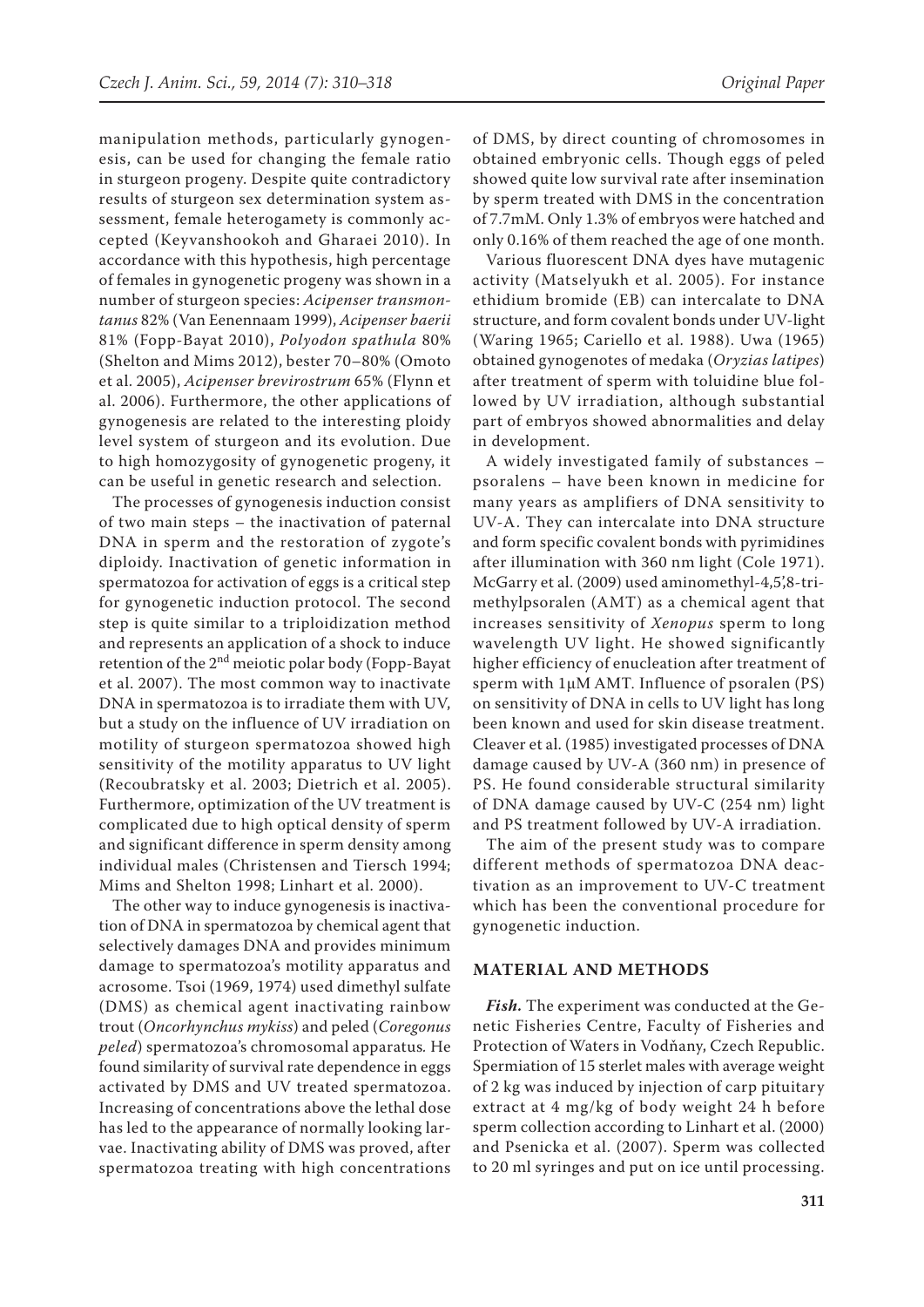Sperm with potent spermatozoa motility higher than 70% was chosen for further research. Ovulation of 8 sterlet females (average weight 2.5 kg) was induced by hormonal stimulation with intramuscular injection of carp pituitary suspension in physiological saline solution (0.5 mg per kg body weight) 42 h before the expected ovulation, and 12 h later with the resolving dose (4.5 mg per kg body weight) of identical suspension according to Gela et al. (2008). Ovulated eggs were sampled using the microsurgical incision of oviducts as described by Stech et al. (1999).

*Dimethyl sulfate treatment.* Dimethyl sulfate (DMS) in concentrations 0.5–15mM was applied to sterlet sperm in order to inactivate DNA. The sperm samples (200 µl) were added to 200 µl of DMS solution with concentrations of 1–30mM. Immediately after addition of DMS, the samples were centrifuged at 200 *g* for 6 min. After centrifugation the supernatant was replaced by non-activating solution that has similar ionic concentrations to native seminal fluid (Psenicka et al. 2008) and the centrifugation was repeated. After the second centrifugation the supernatant was replaced similarly and the samples were stored on ice until fertilization assays.

*EB, PS, and AMT treatment.* PS, AMT, and EB were applied to increase sensitivity of spermatozoa to longwave UV-A (360 nm). 200 µl of PS solutions in concentrations 1, 2.5, 5, 18, 32, and 200µM, EB in concentrations 1, 5, 10, 20, and 100µM, or AMT in concentrations 0, 1, 5, 10, 25, 50, and 100µM were added to the sperm sample  $(200 \mu l)$  and stored at 4°C. After 2–5 min of incubation the samples were poured on Petri dish with 50 mm diameter that corresponds to approximate sample depth of 0.2 mm. Then the samples were irradiated by UV-A light (360 nm) for 180 s at 5  $W/m^2$  (900 J/m<sup>2</sup>). Intensity of irradiation was measured by Black-Ray UV meter J-221 (Ultra-Violet Products Ltd., Cambridge, UK). UV-C (253 nm) irradiation was conducted by UV crosslinker CL-1000 (Ultra-Violet Products Ltd.), with light intensity  $45 \text{ W/m}^2$ . Irradiated samples were transferred to Eppendorf tubes covered with foil and kept on ice.

| Chemicals                   | Concentration            | UV-A (360 nm), $J/m2$ | Average curvilinear velocity $\pm$ SD ( $\mu$ m/s) |
|-----------------------------|--------------------------|-----------------------|----------------------------------------------------|
|                             | $\mathbf{0}$             | $\mathbf{0}$          | $188.8 \pm 9.6$                                    |
| —                           | $\boldsymbol{0}$         | 900                   | $158.1 \pm 8.3$                                    |
| <b>PS</b>                   | $10 \mu M$               | 900                   | $144.2 \pm 10.1$                                   |
| <b>PS</b>                   | $18 \mu M$               | 900                   | $136.9 \pm 11.7$                                   |
| <b>PS</b>                   | $32 \mu M$               | 900                   | $120.4 \pm 11.5$                                   |
| <b>PS</b>                   | $50 \mu M$               | 900                   | 0.0                                                |
| DMS                         | $25\mathrm{m}\mathrm{M}$ | $\mathbf{0}$          | $168.4 \pm 8.7$                                    |
| <b>DMS</b>                  | 30 <sub>m</sub> M        | $\mathbf{0}$          | $164.4 \pm 10.4$                                   |
| DMS                         | $35\mathrm{m}\mathrm{M}$ | $\mathbf{0}$          | $162.1 \pm 6.5$                                    |
| ${\rm DMS}$                 | $50\mathrm{m}\mathrm{M}$ | $\mathbf{0}$          | $0.0\,$                                            |
| EB                          | $20 \mu M$               | 900                   | $140.0 \pm 9.0$                                    |
| EB                          | $50 \mu M$               | 900                   | $132.2 \pm 6.8$                                    |
| EB                          | $100 \mu M$              | 900                   | $129.6 \pm 5.2$                                    |
| EB                          | $200 \mu M$              | 900                   | 0.0                                                |
| AMT                         | $0 \mu M$                | 900                   | $167.4 \pm 34.3$                                   |
| $\mathop{\rm AMT}\nolimits$ | $0.5 \mu M$              | 900                   | $170.6 \pm 40.9$                                   |
| AMT                         | $1 \mu M$                | 900                   | $162.3 \pm 44.9$                                   |
| AMT                         | $5 \mu M$                | 900                   | $178.0 \pm 26.2$                                   |
| AMT                         | $10 \mu M$               | 900                   | $171.5 \pm 24.2$                                   |
| $\mathop{\rm AMT}\nolimits$ | $25 \mu M$               | 900                   | $173.3 \pm 24.2$                                   |
| AMT                         | $50 \mu M$               | 900                   | $153.4 \pm 26.8$                                   |
| AMT                         | $100 \mu M$              | 900                   | $128.6 \pm 22.1$                                   |

Table 1. Curvilinear velocity of motile spermatozoa after treatment with DMS, AMT, PS or EB 30 s after activation

 $DMS =$  dimethyl sulfate, AMT = 4'-aminomethyl-4,5',8-trimethylpsoralen, PS = psoralen, EB = ethidium bromide, SD = standard deviation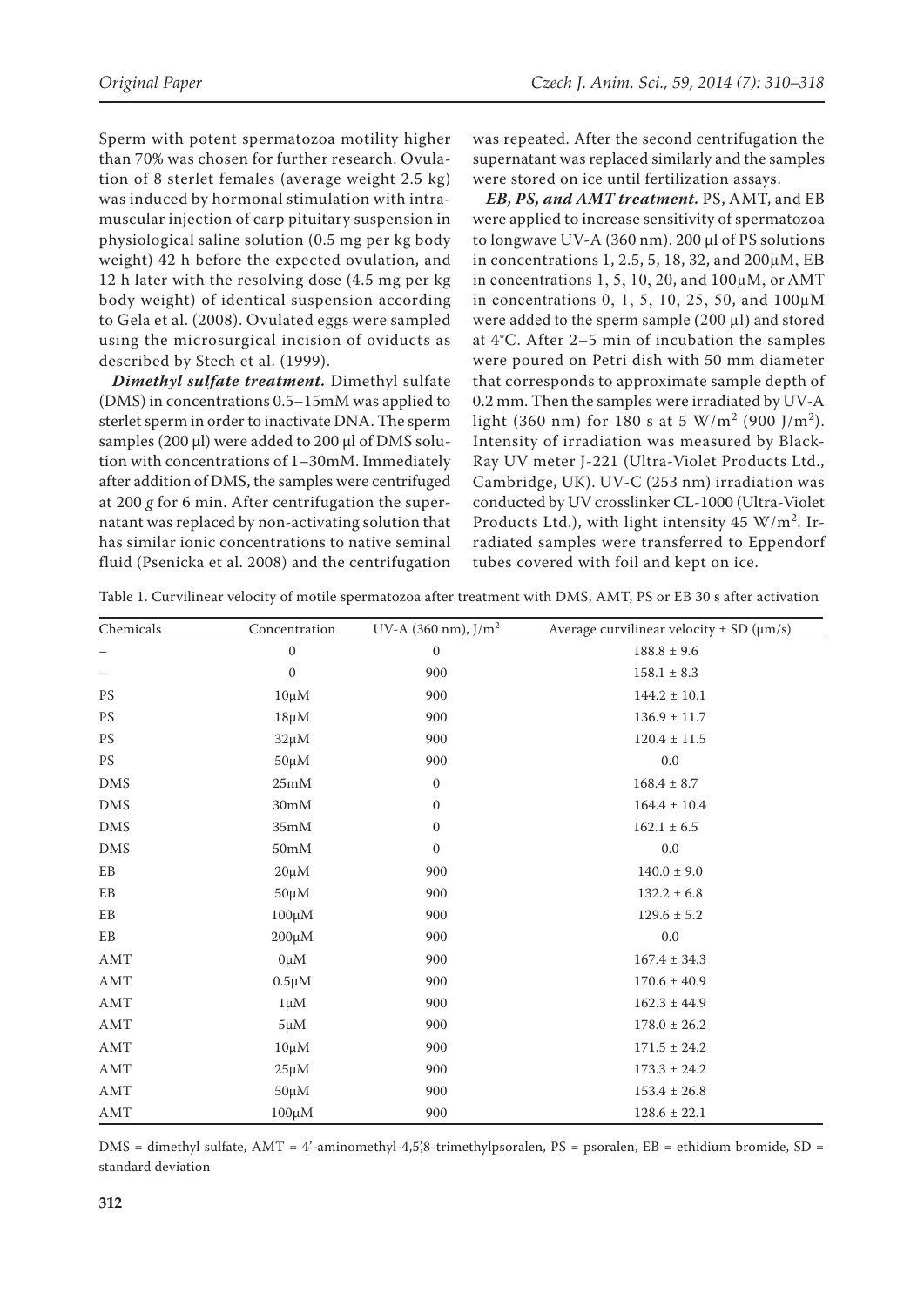*Sperm motility and velocity investigations.*  Spermatozoa motility was triggered by dilution with non-chlorinated tap water at 1 : 50. Spermatozoa motility and velocity were assessed according to Linhart et al. (2000) using SONY SSC DC50AP video camera (SONY, Tokyo, Japan) coupled to Olympus BX-41 microscope (Olympus Corp., Tokyo, Japan) with stroboscopic light source (50 Hz). Velocity and motility were assessed at 30 s post-activation. The successive positions of the video recorded spermatozoa heads were analyzed from five video frames using Olympus MicroImage software (Version 4.0.1., 1999, for MS Windows with a special macro by Olympus C & S). 20–40 spermatozoa were counted per each frame. Spermatozoa velocity (μm/s) was calculated based on length of spermatozoa traces, calibrated for magnification.

*Comet assay.* Sperm suspension after treatment was diluted with pre-chilled PBS 1 : 250 and stored at 4°C. Agarose gel (0.8% NuSieve GTG low melting point agarose OxiSelect™; Cell Biolabs, Inc., San Diego, USA) was melted at 90°C and chilled to 37–40°C. Agarose gel was mixed with diluted sperm at the ratio 9:1. Microscope slides (OxiSelect<sup>TM</sup>; Cell Biolabs, Inc.) were used for the assay. Immediately after mixing, 50 μl of suspension was pipetted to each well on the slide and spread over the well. Slides were stored at 4°C until solidification of the agarose gel, and then immersed in lysis solution prepared according to the OxiSelect Comet Assay protocol with addition of proteinase K (1 mg/ml of lysis solution). Slides were incubated in lysis solution for 10 h at 37°C. After incubation, lysis solution was carefully aspirated and replaced by pre-chilled electrophoresis solution (90mM Tris Base, 90mM boric acid, 2.5mM EDTA, pH 8.0). After 5 min the slides were carefully transferred to electrophoresis chamber with cold electrophoresis solution. Electrophoresis was carried out at 1 V/cm for 20 min, and then slides were transferred for 5 min to a small container with pre-chilled distilled water. Distilled water was carefully aspirated and slides were air-dried. Once the agarose slide was completely dry, 20 μl per well of Vista Green DNA Staining Solution (OxiSelect™; Cell Biolabs, Inc.) were added. Slides were viewed under Olympus Fluoview microscope (Olympus Corp., Tokyo, Japan) using filters with 450–480 nm excitation wavelengths and recorded by SONY DXC-9100D videocamera (SONY, Tokyo, Japan). The DNA damage in spermatozoa was evaluated using CASP freeware (Version 1.2.3., 2001).

*Fertilization and hatching rate.* To verify the DNA inactivation for perspective application in gynogenesis induction, solutions with 200 µl of sperm of each sample were added to 20 ml of water from the incubation system and immediately mixed with 5 g of eggs (350–375 eggs). Eggs were activated during 2 min with gentle stirring at 16°C, and then distributed into 3 Petri dishes. After sticking the eggs to the bottom, Petri dishes were immersed into hatching trays in an incubation system (Linhart et al. 2003) and kept at 16°C until hatching. No gynogenetic induction was done, evaluation was based on production of haploid larvae. Hatching rates were estimated as percentage of hatched larvae relative to the amount of eggs used for fertilization.

*Ploidy level estimation.* Hatched larvae were taken to verify the haploid level. Ploidy was estimated using Partec CCA flow cytometer (Partec GmbH, Münster, Germany) according to Lecommander et al. (1994). Caudal part of each larva was used for determination of relative DNA content per cell. The untreated *Acipenser ruthenus* larvae with ploidy level equal to evolutionary tetraploid (Havelka et al. 2011) were taken as a control group. Separated cells were stained with fluorescent DNA dye, DAPI (4', 6- diamidino-2-phenylindol) which easily passed through the nuclear membrane and bound to base pair sequences in DNA.

*Statistical analysis.* All values were expressed as mean values ± standard deviation (SD). Data were tested for normal distribution and analyzed by STATISTICA software (Version 9.0, 2009), using One-Way ANOVA, followed by a Tukey's test for comparisons of means. The level of significance was set at *P* = 0.05.

#### **RESULTS AND DISCUSSION**

The strong influence of DMS and PS on the motility parameters of spermatozoa was found at concentrations significantly affecting the DNA integrity (Table 1, Figures 1, 3, 4).

Treatment with EB or AMT followed by UV-A irradiation showed slower decrease of spermatozoa motility with increasing concentrations compared to other substances. Namely UV-A irradiation led to significant decrease of motility in the case of AMT, EB, and PS.

Although DMS concentrations of 25–35mM affected spermatozoa motility and velocity less than the treatment with EB or PS followed by UV-A irradiation, presence of 50mM of DMS totally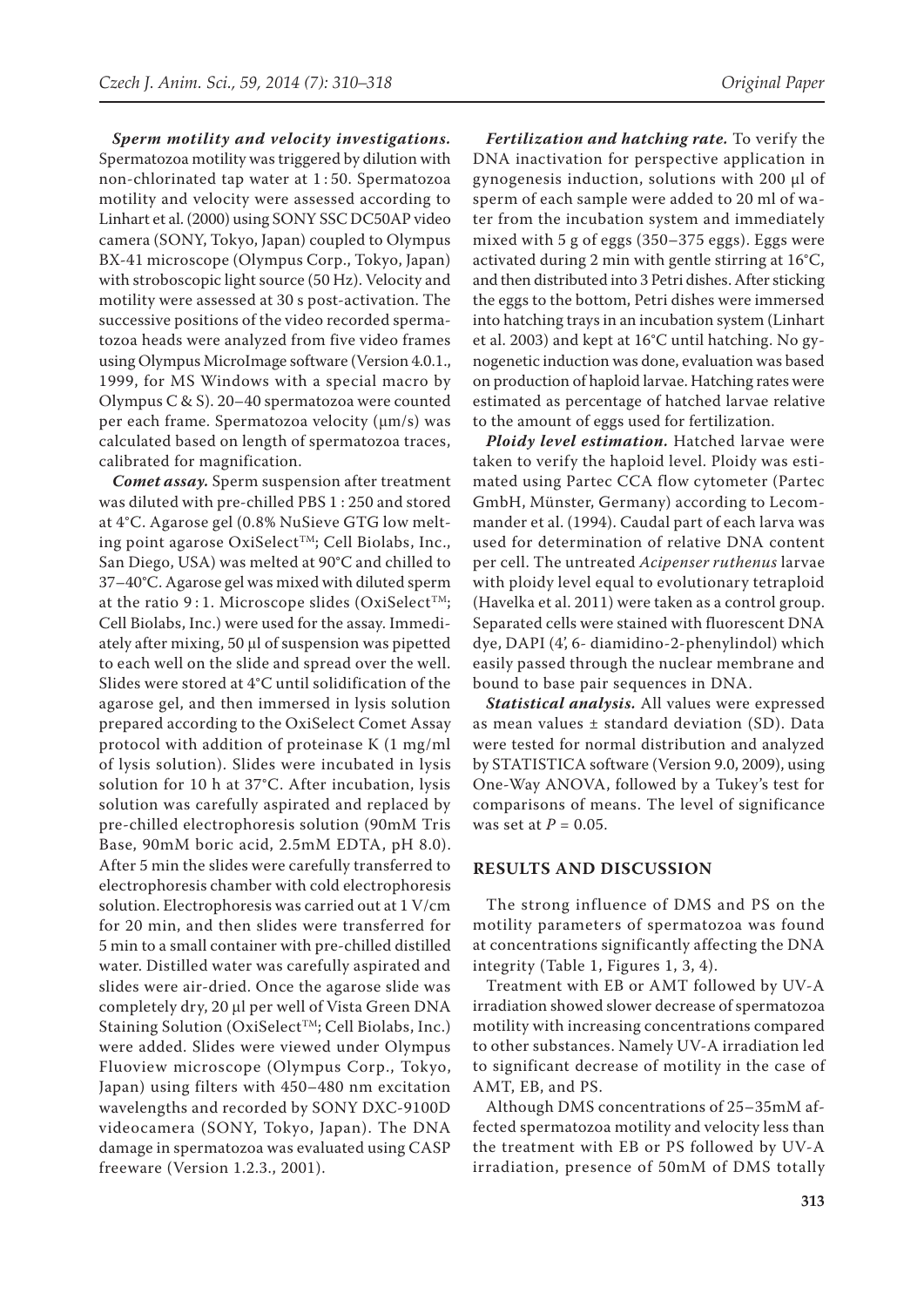

Figure 1. Percentage of motile spermatozoa at 30 s after activation

sperm treated with DMS (▲); PS followed by UV-A  $(\equiv)$ ; AMT followed by UV-A  $(\times)$ ; EB followed by UV-A  $(*)$ 

DMS = dimethyl sulfate, PS = psoralen,  $AMT = 4'$ -aminomethyl-4,5',8-trimethylpsoralen, EB = ethidium bromide

a–h, k–mstatistically different groups; *P* < 0.05 (ANOVA, Tukey's test)

inhibited spermatozoa motility which makes the application of this treatment limited.

As a next step in the assessment of the perspectives of application of AMT, DMS, EB, PS, and UV irradiation for DNA inactivation, the influence of these factors on DNA integrity was evaluated (Figures 2, 3). The highest level of DNA fragmentation was achieved by treatment with DMS at concentration of 100mM, but as seen in Figure 1, motility of spermatozoa was totally inhibited already at 50mM of DMS. Nevertheless, treatment with DMS at concentrations 25–35mM did not completely inhibit motility and significantly increased the level of DNA damage compared to control. Longwave UV-A irradiation (360 nm, 900 J/m<sup>2</sup>) did not cause significant damage to the DNA of sperm cells (Figure 3B, C) in contrast to UV-C (260 nm) irradiation, where the same irradiation dose caused 5 times higher DNA damage compared to control (Figure 3D). This correlates with the dependence of the level of pyrimidine dimer formation on wavelenghts of UV-light discribed by Enninga et al. (1986).



Additionally it was shown that damage caused by AMT + UV-A, PS + UV-A, and EB + UV-A treatments did not originate only from UV-A irradiation or the substances, but actually it was caused by the combination of each substance with UV-A irradiation. However, despite the lower sensitivity of DNA to UV-A light, motility apparatus retained highly sensitive to UV-A. Therefore, although the addition of AMT, EB, and PS caused increase of the DNA sensitivity to the longwave UV-A light (Figures 2, 3B, C), it also negatively influenced sperm motility (Figure 1), which did not allow to obtain reasonable fertilization leading to higher survival rates (Figure 4A, B). On the other hand, lower influence of AMT treatment on motility systems and higher DNA damage resulted in higher percentage of gynogenotes in progeny (Figure 5).

Flow cytometric analysis of larvae hatched from the eggs activated by DMS treated spermatozoa did not show any haploid larvae up to the dose of 5mM DMS; the observation is consistent with the result of gynogenesis induction in peled and rain-

> Figure 2. Level of DNA damage in spermatozoa measured by comet assay after treatment with 4'-aminomethyl-4,5',8 trimethylpsoralen (AMT) (0, 25, 50, 100µM) followed by UV-A (0, 100, 500, 900 J/m<sup>2</sup>)

> a-c; I-II;  $\ast$ ;  $\alpha$  statistically different groups;  $P < 0.05$  (ANOVA, Tukey's test)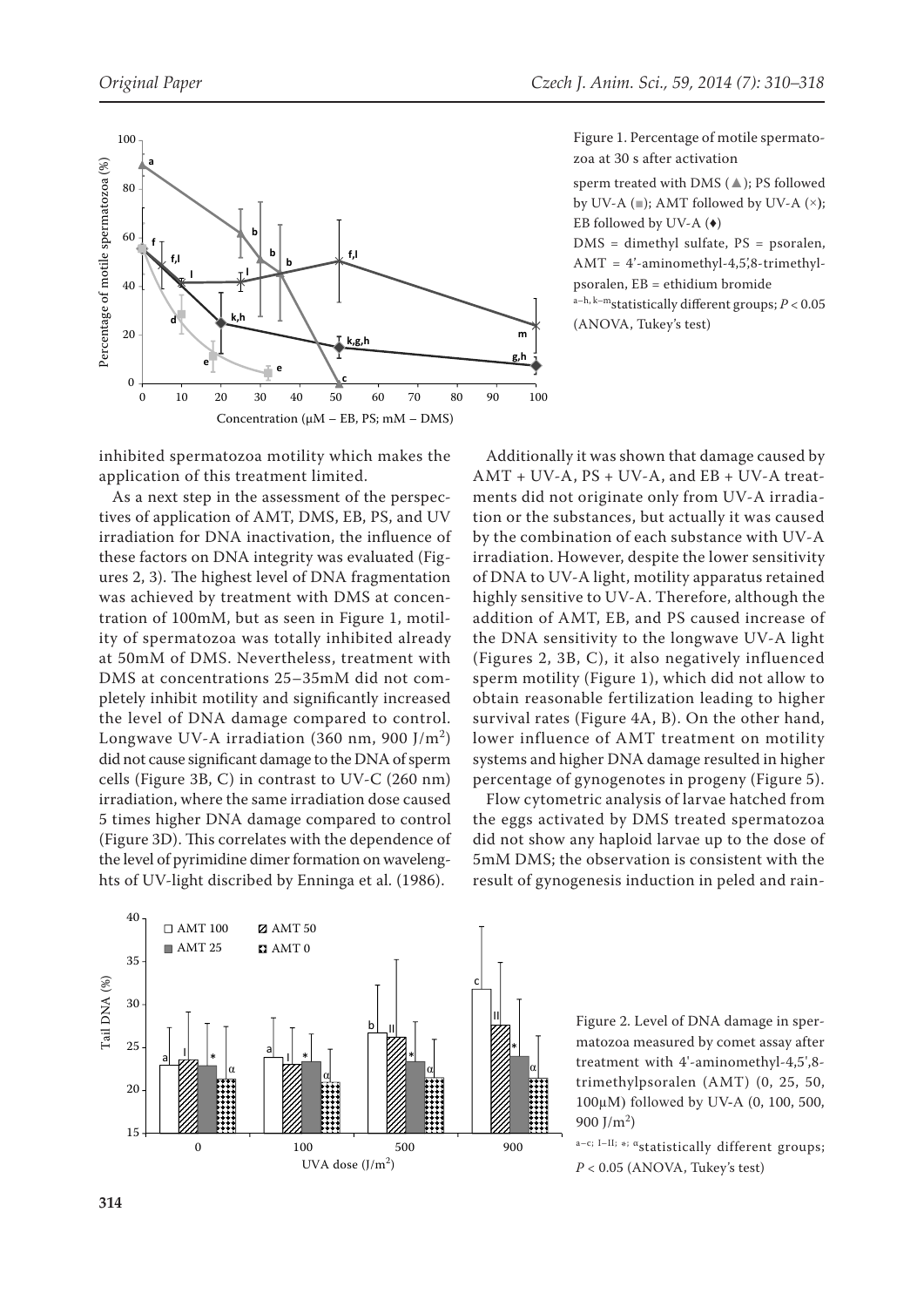

Figure 3. Level of DNA damage in spermatozoa measured by comet assay after treatment with DMS (25, 30, 35, 100mM) (A); PS (18, 32μM) + UV-A (900 J/m<sup>2</sup>) and UV control (UV-A irradiation 900 J/m<sup>2</sup>) (**B**); EB (20, 50, 100μM) + UV-A (900 J/m<sup>2</sup> ) (**C**); UV-C (254 nm) (**D**)

DMS = dimethyl sulfate, PS = psoralen, EB = ethidium bromide a<sup>-e</sup>statistically different groups;  $P < 0.05$  (ANOVA, Tukey's test)

bow trout by Tsoi (1969). We suppose that such a low survival rate in the experiment of Tsoi could be explained by the lack of the method on separating spermatozoa from DMS solution after treatment and preventing the direct effect of DMS on eggs.

Purely haploid progeny was obtained after treatment with doses of about 30mM of DMS (Figure 4B) but only few spermatozoa were motile at this concentration. This was the reason to assume that DMS did not damage DNA sufficiently for prospective induction of gynogenesis at concentrations safe for sperm motility apparatus.

Similarly to DMS, ploidy investigations of larvae developed from sperm treated with PS at doses up to 18µM and EB up to 10µM and followed by UV-A irradiation at the dose of 900 J/m2 did not reveal any significant amount of haploid larvae (Figure 4B). That is consistent with our result of comet assay and sperm motility investigation. In general, the amount of hatched larvae correlated with sperm motility analysis (Figure 4A) and showed strong negative correlation between the doses of chemical agents and hatching rate.

The highest percentage of putative haploid gynogenetic larvae (up to 19.81%) was obtained after treatment of sperm with AMT at the dose of 100µM followed by UV-A irradiation at 900 J/m<sup>2</sup>. Further optimizations of AMT treatment led us to possible substitution of UV-irradiation method by the chemical treatment. However, chemical treatment of spermatozoa may impact on the progeny development, therefore further investigation is required.

### **CONCLUSION**

All tested chemicals can be used for induction of gynogenesis in sterlet. Nevertheless DMS showed low efficiency of DNA inactivation and selectiveness of the influence on sterlet sperm. The DMS concentrations completely inactivating sperm DNA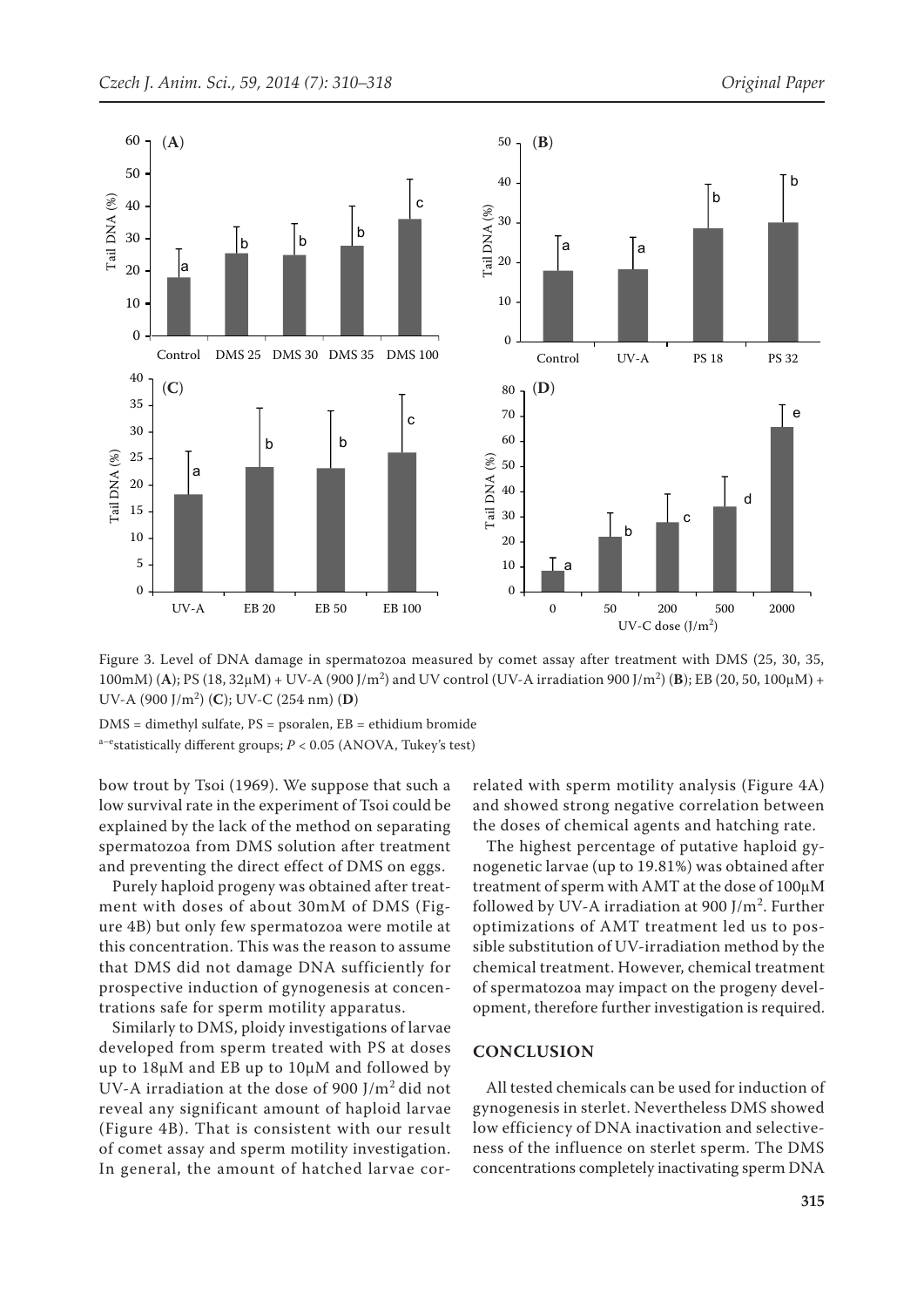

Figure 4. Hatching rate (relative to the survival of control group) (**A**) and percentage of putative gynogenetic larvae (relative to the amount of eggs) (**B**) after treatment of sperm with DMS ( $\bullet$ ); PS + UV-A (900 J/m<sup>2</sup>) ( $\bullet$ ); EB + UV-A  $(900 \text{ J/m}^2)$  ( $\triangle$ )

DMS = dimethyl sulfate, PS = psoralen, EB = ethidium bromide superscript letters indicate significant differences between means (ANOVA, *P* < 0.05)

greatly reduced the number of motile spermatozoa thereby creating a limit to the DMS effectiveness at about 2–3% of the control hatching rate. Treatment with PS and EB also showed a strong overwhelming impact on the sperm motility. At

the same time, compared with a widely used UV-C irradiation treatment, it did not prove to be more efficient. On the other hand, treatment with AMT showed quite low influence on sperm motility and as a result could be used as substitution for UV-C





a-d, α-γ<sub>statistically</sub> different groups; *P* < 0.05 (ANOVA, Tukey's test)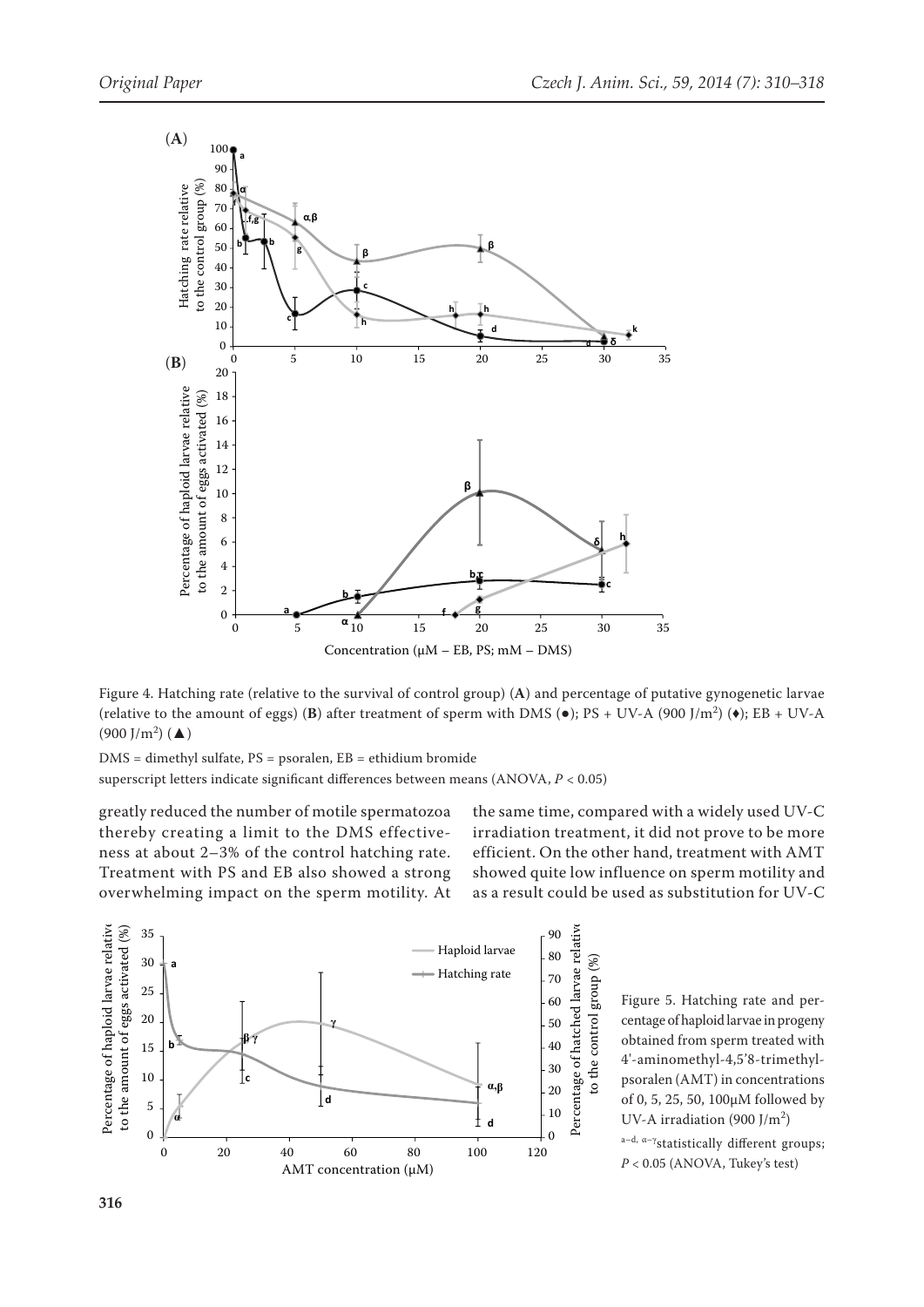irradiation. Despite the obscure results of chemical induction of gynogenesis, the finding of new ways of DNA inactivation could help us substitute the difficultly optimizable UV-irradiation method by the chemical treatment.

## **REFERENCES**

- Billard R., Lecointre G. (2001): Biology and conservation of sturgeon and paddlefish. Reviews in Fish Biology and Fisheries, 10, 355–392.
- Cariello N.F., Keohavong P., Sanderson B.J., Thilly W.G. (1988): DNA damage produced by ethidium bromide staining and exposure to ultraviolet light. Nucleic Acids Research, 16, 4157.
- Christensen J.M., Tiersch T.R. (1994): Standardization of ultraviolet irradiation of channel catfish sperm. Journal of the World Aquaculture Society, 25, 571–575.
- Cleaver J.E., Killpack S., Gruenert D.C. (1985): Formation and repair of psoralen-DNA adducts and pyrimidine dimers in human DNA and chromatin. Environmental Health Perspectives, 62, 127–134.

Cole R.S. (1971): Psoralen monoadducts and interstand crosslinks in DNA. Biochimica et Biophysica Acta, 254, 30–39.

Dietrich G.J., Szpyrka A., Wojtczak M., Dobosz S., Goryczko K., Zakowski L., Ciereszko A. (2005): Effects of UV irradiation and hydrogen peroxide on DNA fragmentation, motility and fertilizing ability of rainbow trout (*Oncorhynchus mykiss*) spermatozoa. Theriogenology, 64, 1809–1822.

Enninga I.C., Groenendijk R.T.L., Filon A.R., van Zeeland A.A., Simons J.W. (1986): The wavelength dependence of UV-induced pyrimidine dimer formation, cell killing and mutation induction in human dipolid skin fibroblasts. Carcinogenesis, 7, 1829–1836.

- Flynn S.R., Matsuoka M., Reith M., Martin-Robichaud D.J., Benfey T.J. (2006): Gynogenesis and sex determination in shortnose sturgeon, *Acipenser brevirostrum* Lesuere. Aquaculture, 253, 721–727.
- Fontana F., Tagliavini J., Congiu L. (2001): Sturgeon genetics and cytogenetics: recent advancements and perspectives. Genetica, 111, 359–373.

Fopp-Bayat D. (2010): Meiotic gynogenesis revealed not homogametic female sex determination system in Siberian sturgeon (*Acipenser baeri* Brandt). Aquaculture, 305, 174–177.

- Fopp-Bayat D., Jankun M., Woznicki P., Kolman R. (2007): Viability of diploid and triploid larvae of Siberian sturgeon and bester hybrids. Aquaculture Research, 38, 1301–1304.
- Gela D., Rodina M., Linhart O. (2008): Controlled reproduction of sturgeon. Edition methodology. Research Institute of Fish Culture and Hydrobiology, University of South Bohemia in České Budějovice, Vodňany, 78, 1–24. (in Czech).
- Havelka M., Kaspar V., Hulak M., Flajshans M. (2011): Sturgeon genetics and cytogenetics: a review related to ploidy levels and interspecific hybridization. Folia Zoologica, 60, 93–103.
- Keyvanshokooh S., Gharaei A. (2010): A review of sex determination and searches for sex-specific markers in sturgeon. Aquaculture Research, 41, 1–7.
- Lecommander D., Haffray P., Philippe L. (1994): Rapid flow cytometry method for ploidy determination in salmonid eggs. Aquaculture and Fisheries Management, 25, 345–350.
- Linhart O., Mims S.D., Gomelsky B., Hiott A.E., Shelton W.L., Cosson J., Rodina M., Gela D. (2000): Spermiation of paddlefish (*Polyodon spathula,* Acipenseriformes) stimulated with injection of LHRH analogue and carp pituitary powder. Aquatic Living Resources, 13, 455−460.
- Linhart O., Rodina M., Gela D., Kocour M., Rodriguez M. (2003): Improvement of common carp artificial reproduction using enzyme for elimination of eggs stickiness. Aquatic Living Resources, 16, 450–456.
- Matselyukh B.P., Matselyukh D.Y., Kovalska V.B., Volkova K.D., Kryvorotenko D.V., Yarmoluk S.M. (2005): Studies of mutagenic activity of fluorescent DNA sensitive monomethinecyanine and carbocyanine dyes in Ames test. Ukrainica Bioorganica Acta, 2, 27–34.
- McGarry T.J., Bonaguidi M., Lyass L., Kessler J.A., Bodily J.M., Doglio L. (2009): Enucleation of feeder cells and egg cells with psoralens. Developmental Dynamics, 238, 2614–2621.
- Mims S.D., Shelton W.L. (1998): Induced meiotic gynogenesis in shovelnose sturgeon. Aquaculture International, 6, 323–329.
- Omoto N., Maebayashi M., Adachi S., Arai K., Yamauchi K. (2005): Sex ratios of triploids and gynogenetic diploids induced in the hybrid sturgeon, the bester (*Huso huso*  female × *Acipenser ruthenus* male). Aquaculture, 245, 39–47.
- Psenicka M., Alavi S.M., Rodina M., Gela D., Nebesarova J., Linhart O. (2007): Morphology and ultrastructure of Siberian sturgeon (*Acipenser baerii*) spermatozoa using scanning and transmission electron microscopy. Biology of the Cell, 99, 103–115.
- Psenicka M., Hadi Alavi S.M., Rodina M., Cicova Z., Gela D., Cosson J., Nebesarova J., Linhart O. (2008): Morphology, chemical contents and physiology of chondrostean fish sperm: a comparative study between Siberian sturgeon (*Acipenser baerii*) and sterlet (*Acipenser ruthenus*). Journal of Applied Ichthyology, 24, 371–377.
- Recoubratsky A.V., Grunina A.S., Barmintsev V.A., Golovanova T.S., Chudinov O.S., Abramova A.B., Panchenko N.S., Kupchenko S.A. (2003): Meiotic gynogenesis in the stellate and Russian sturgeons and sterlet. Russian Journal of Developmental Biology, 34, 92–101.